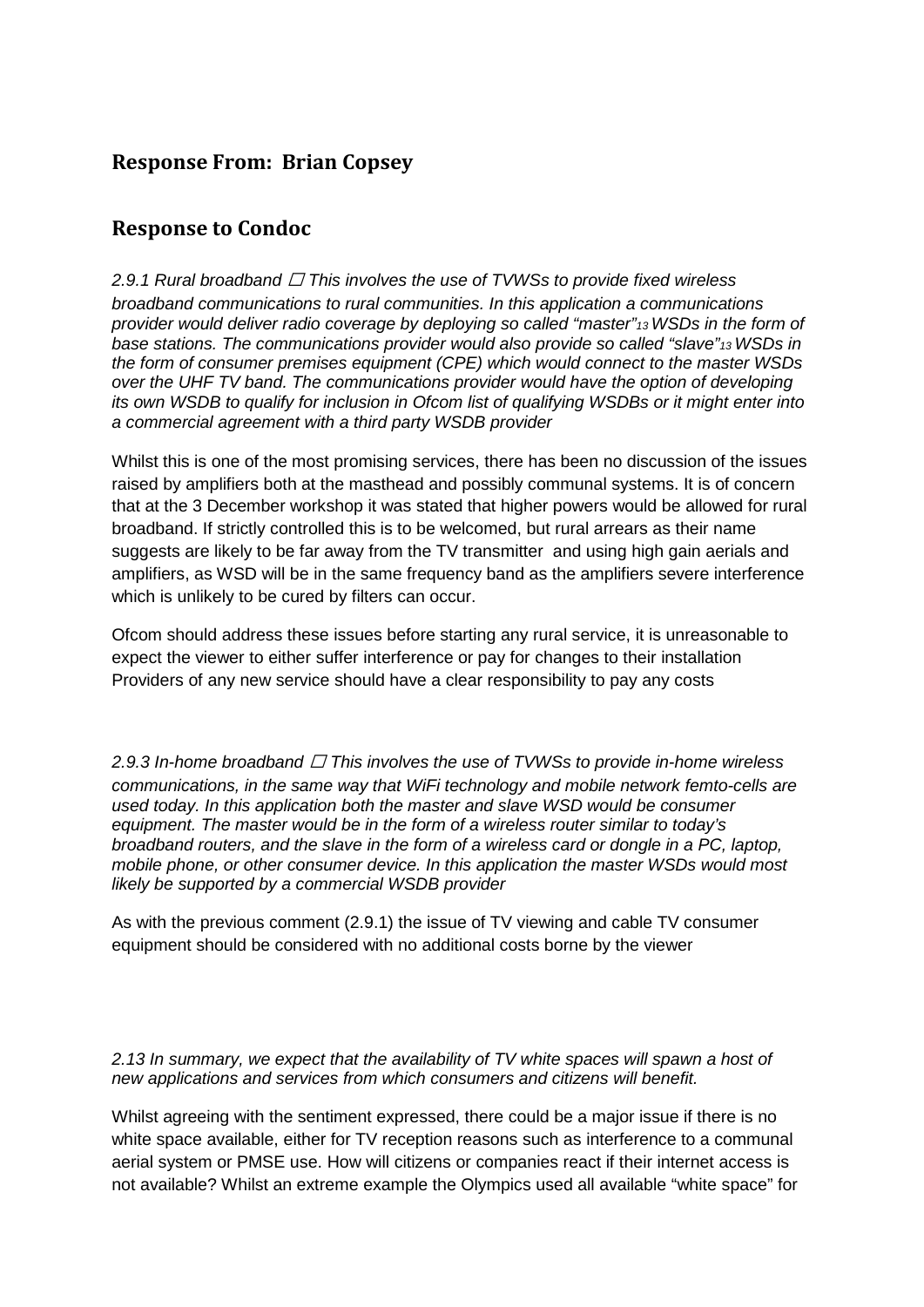some three months and with an increasing number of large sporting event in the pipeline including the Tour de France, PMSE will need all available spectrum.

It must be **made crystal clear to service providers and users** that the service cannot be guaranteed and considered in the same way as licenced spectrum.

The irony of the situation is that the £16billion PMSE industry provides the very content that citizens will watch over their internet connections and in many cases they may not be able to have both WSD and content

*3.11 WSDs operating in the UHF TV band will be licence exempt equipment that share spectrum with the DTT and PMSE services. These two licensed services are the primary users of the band, and as such, WSDs must not cause harmful interference to these services22*

However there has been no consideration of those citizens' receiving their TV reception via communal systems or with aerial amplifiers, how will this be dealt with and who will pay for any remedies?

*3.13 The WSDB will respond to the WSD with a set of parameters indicating the frequencies23 and maximum powers at which the WSD can transmit without causing harmful interference to the primary users.*

Will these calculations for WSD power take into account the overload/interference to aerial amplifies and communal systems? If not why not, as it conflicts with first bullet point of 3.14

*3.14 The following are the key elements of the regulatory framework that we have Developed*

 *A WSDB must provide frequency/power parameters to WSDs on a non-discriminatory basis. This means that a WSDB must provide the same frequency/power parameters to all WSDs which have the same device characteristics and are in the same geographic location The number of qualifying WSDBs will not be capped.*

The issue of very large numbers of WSD's operating and arguing about spectrum access between themselves in one geographical area and therefore generating interference outside the allocated channels has not been fully clarified, this should have urgent attention before any final SI and VNS are issued

3.17 *Co-existence with incumbent services. Over the course of the past six months we have engaged closely with stakeholders, primarily via the technical working group, to discuss the technical parameters for co-existence between WSDs and incumbent users of the TV band, namely DTT and PMSE. These discussions have been informed by various measurements of protection ratios for DTT receivers when subjected to interference from WSDs and stakeholder contributions relating to the modelling of interferer-victim geometries.*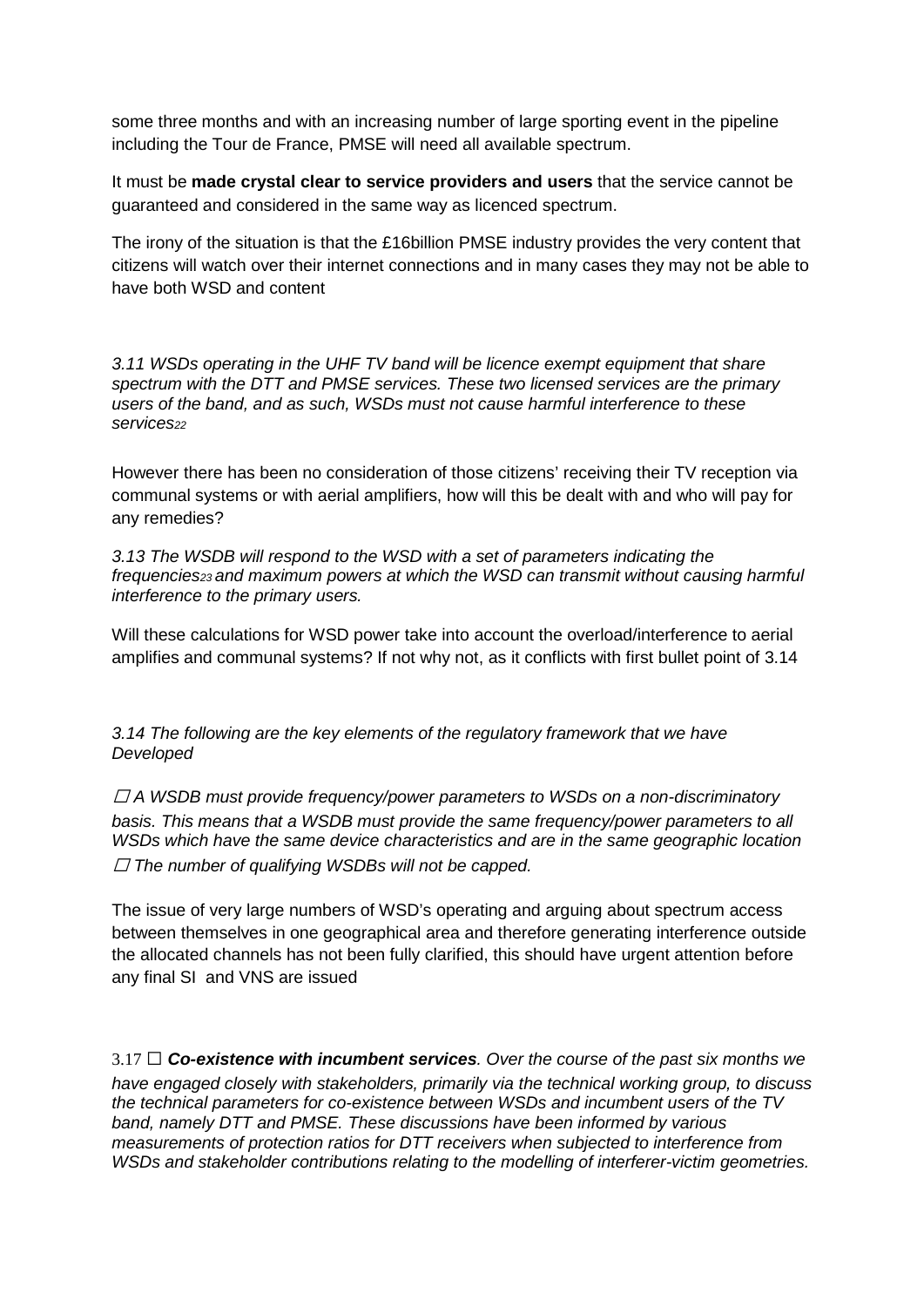*These discussions are on-going, but are expected to be completed in early 2013. We* intend subsequently *to consult on our proposals.*

At what point will information on the protection criteria for aerial amplifiers, communal systems and PMSE be available?

 *Making information on DTT and PMSE available to databases. Our proposal in the 2011 Statement was that the databases would calculate TVWS availability, using the DTT and PMSE data as input. We are considering whether this should be the case or whether Ofcom should instead calculate TVWS availability in-house and then pass it on to the databases. The main reason for the latter alternative is the complexity of the calculations and the need to ensure a consistent output from all databases. We will address this issue in the co-existence consultation mentioned above.*

Given the complex nature of the multiple calculations and the probable requirement for urgent changes as information is gathered on the commercial WSD activities it would be better for Ofcom to run this, at least for the first 18 months

## **Response to Questions**

*Question 1: Do you agree with our approach to defining the various categories of WSDs?*

In general yes, but the height factor needs further consideration

*Question 2: Do you agree with our proposed sequence of operations for WSDs?*

*Yes,* however the issue of WSD congestion causing interference to licenced users' needs careful monitoring and a safety factor built into the early database calculations

*Question 3: Do you agree with our proposed additional operational requirements for master WSDs?*

**No**, whilst section 5.54(below) clearly gives 60sec for implementation of the kill switch, Ofcom has not provided details of who and how the decision to stop transmission will be implemented, if it takes a number of phone calls and discussions before a decision is taken this could take in excess of one or two hours, which is unacceptable to viewers and especially time critical PMSE events.

Whilst the term" harmful interference" has been used but not defined, in the case of a concert or sporting event any interference is catastrophic as they cannot be repeated. Will the DB provider or the WSD user be responsible for the considerable costs involved?

A clear quick and viewer/PMSE friendly system must be put in place and published prior to any transmissions by WSD.

*5.54 A master WSD (and its served slave WSDs) must cease transmission within 60 seconds of receiving instructions to do so by the WSDB. This implements a so-called WSDB "kill switch" to rapidly disable individual WSDs. The "kill switch" will be applied*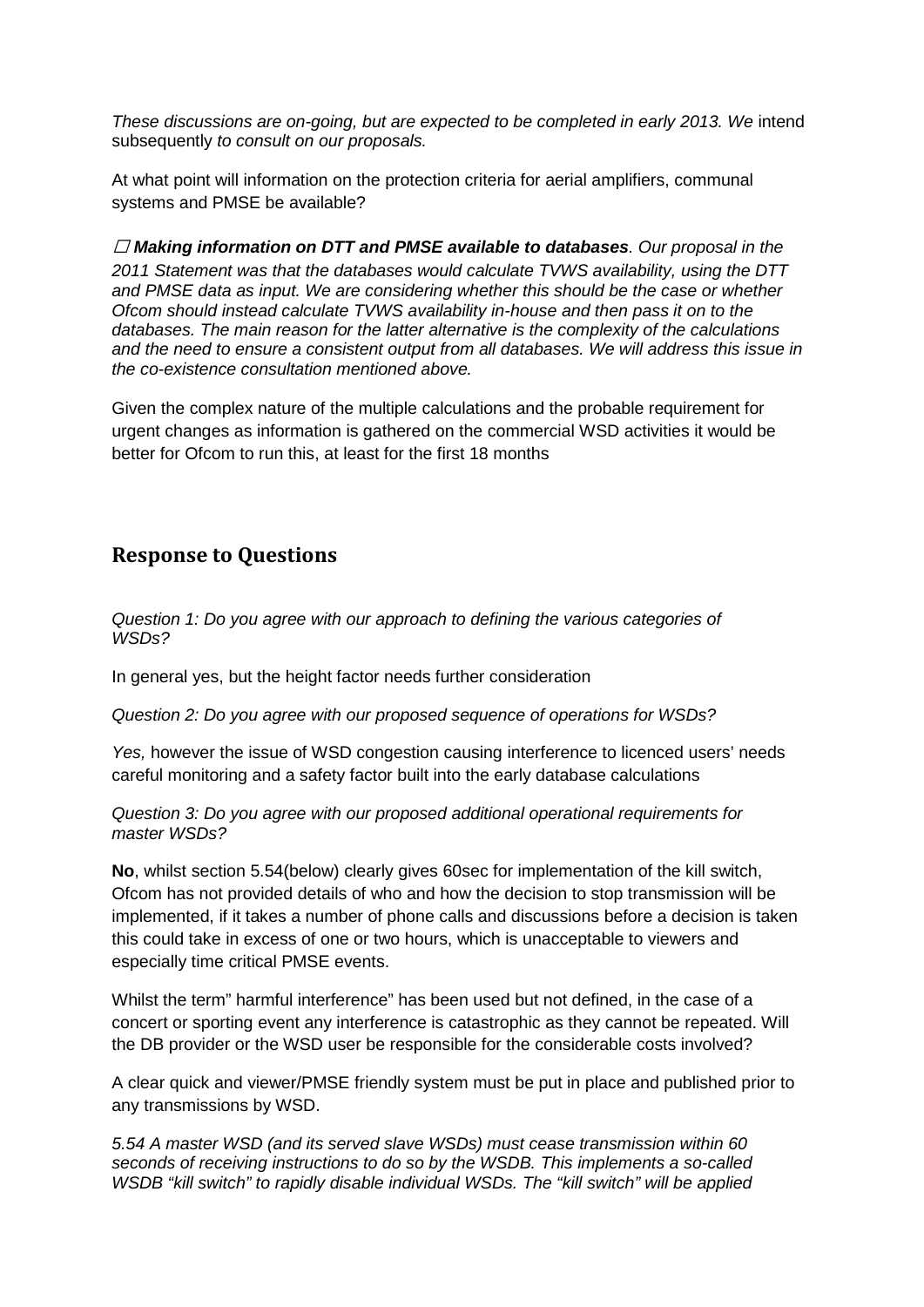*by the WSDB in appropriate circumstances, such as for example, in the event of interference to the DTT and PMSE services.*

*Question 4: Do you agree with our proposed additional operational requirements for slave WSDs?*

Provisionally Yes, however all work on the interference issues has either been theoretical or using first generation, hand built WSD,s, once further information is available on actual mass produced devices a review will be necessary to fine tune the protection criteria

*Question 5: Do you agree with the proposed device parameters, operational parameters and channel usage parameters?*

Provisionally Yes, however all work on the interference issues has either been theoretical or using first generation, hand built master WSD,s, once further information is available on actual mass produced devices a review will be necessary to fine tune the protection criteria

*Question 6: Do you agree with our approach of implementing the requirements in the example SI and the draft IR and VNS?*

### **SI**: Yes

**IR: No** there is no reference to height, which is a major factor in interference to licenced services, accepting that GPS does not provide a satisfactory method of providing height information a very clear statement must be made on how this will be dealt with by any of the databases

### **VNS: No**

Please also see detailed comments in attached VNS

#### **Section 1.5** clearly states that the VNS :

*gives no presumption of conformity to the R&TTE Directive. Manufacturers shall consult annexes II, III, IV and V in the directive which detail the various routes to the directive's conformance*.

Who will be checking that the device actually conforms; will a Notified body opinion be mandatory under the VNS structure? If so the NB number should be provided as part of the deceleration

#### **Section 6.7**

#### *Normal and extreme test conditions*

*6.7 Unless otherwise stated in the test procedures for essential test suites, the tests defined in the present document shall be carried out at representative points within the boundary limits of the declared operational environmental profile (see 6.54).* 

*6.54 The manufacturer shall declare the normal and the extreme operating conditions (e.g. voltage and temperature) that apply to the UUT.* 

This does not appear to a reasonable approach to *Normal and extreme test conditions.*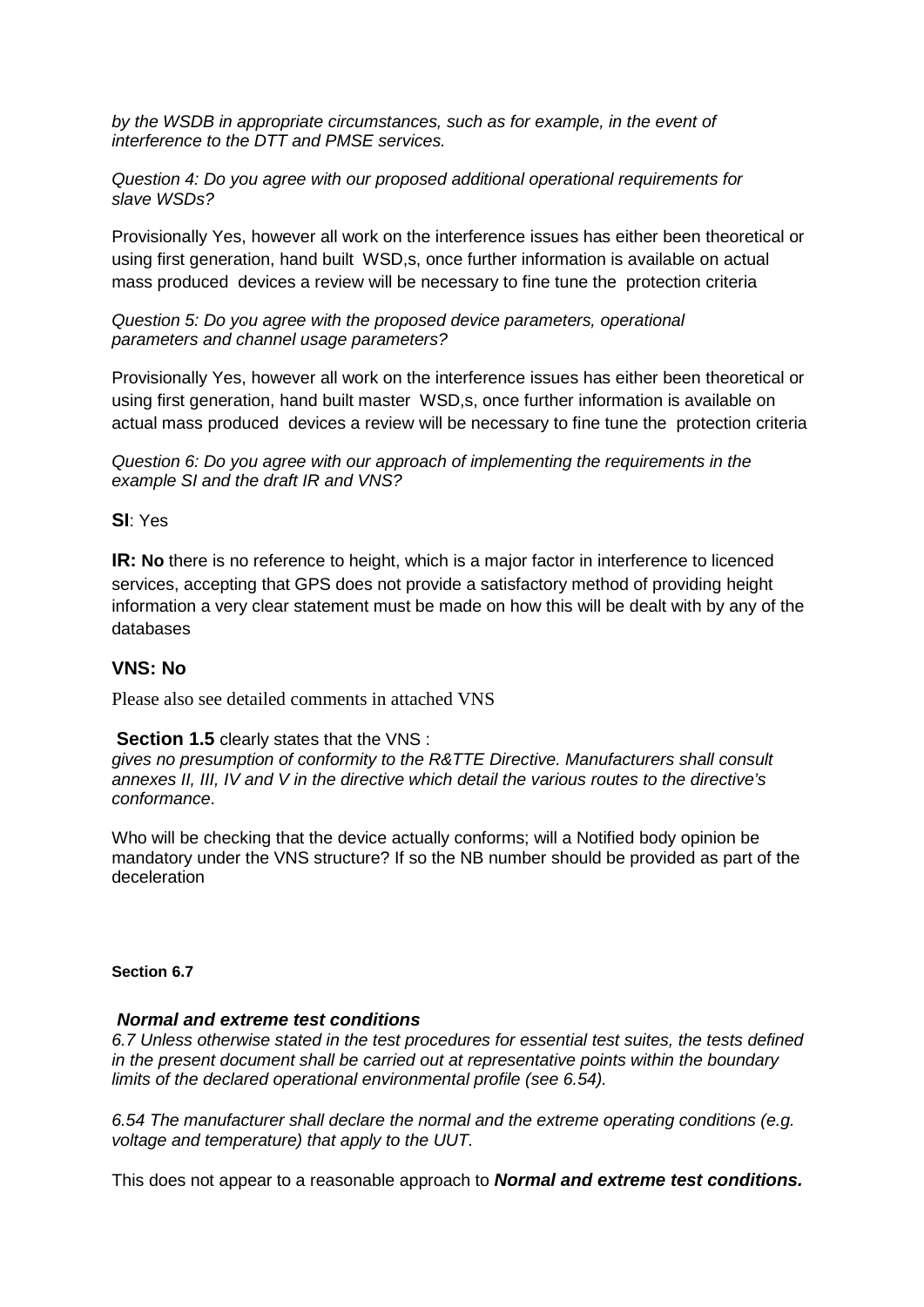And should be brought in line with other RF device testing developed by ETSI to ensure the WSD will perform correctly under extreme conditions

Clear instructions should be inserted by at least inserting ETSI Standard: EN 300 086-1 V 1.4.1 section 5 either completes or as a reference

Testing at *Normal and extreme test conditions* should apply to all RF emission characteristics

## *Detailed Comments on the VNS*

Paragraph 1.4 - A statement needs to be clearly made of the position of equipment placed on market using the VNS after the ETSI standard becomes available. Will such equipment need to be removed from market if they do not conform to the ETSI harmonised standard and if so how will this be achieved?

Paragraph 1.5 - Who will oversee this, will a Notified Body opinion be mandatory?

Paragraph 4.1 - k needs defining.

Figure 1 - Check if this is mandatory or voluntary.

Paragraph 5.25 - The 'above requirement' must be further clarified, ie, is it possible to transmit maximum power from of each of several antennas, or reference 5.29.

Paragraph 5.56 - A requirement for the WSD to shut down until the master can communicate with the database must be placed in this section. It is reasonable to require the WSD to shut down in conformance with 5.98 through 5.100.

Paragraph 5.57 - It should be mandatory that if this communication is not available, no transmissions in the 470-790 MHz band can take place.

Paragraph 5.61.1 - Outside of the 470-790 MHz band.

Paragraph 5.90 - A definition of the time source needs to be inserted in order that all databases and devices from a single source.

Paragraph 5.100 - Need to define the shut down time, ie is this referencing 5.99?

Paragraph 5.112 - It is not clear within this statement, exactly how often the horizontal position of a WSD should be checked/determined, in order to ascertain when the device has exceeded its 50m radius. A reasonable refresh rate would be no more than every 30 seconds.

Paragraph 5.112 - It should shut down in accordance with 5.98 through 5.100.